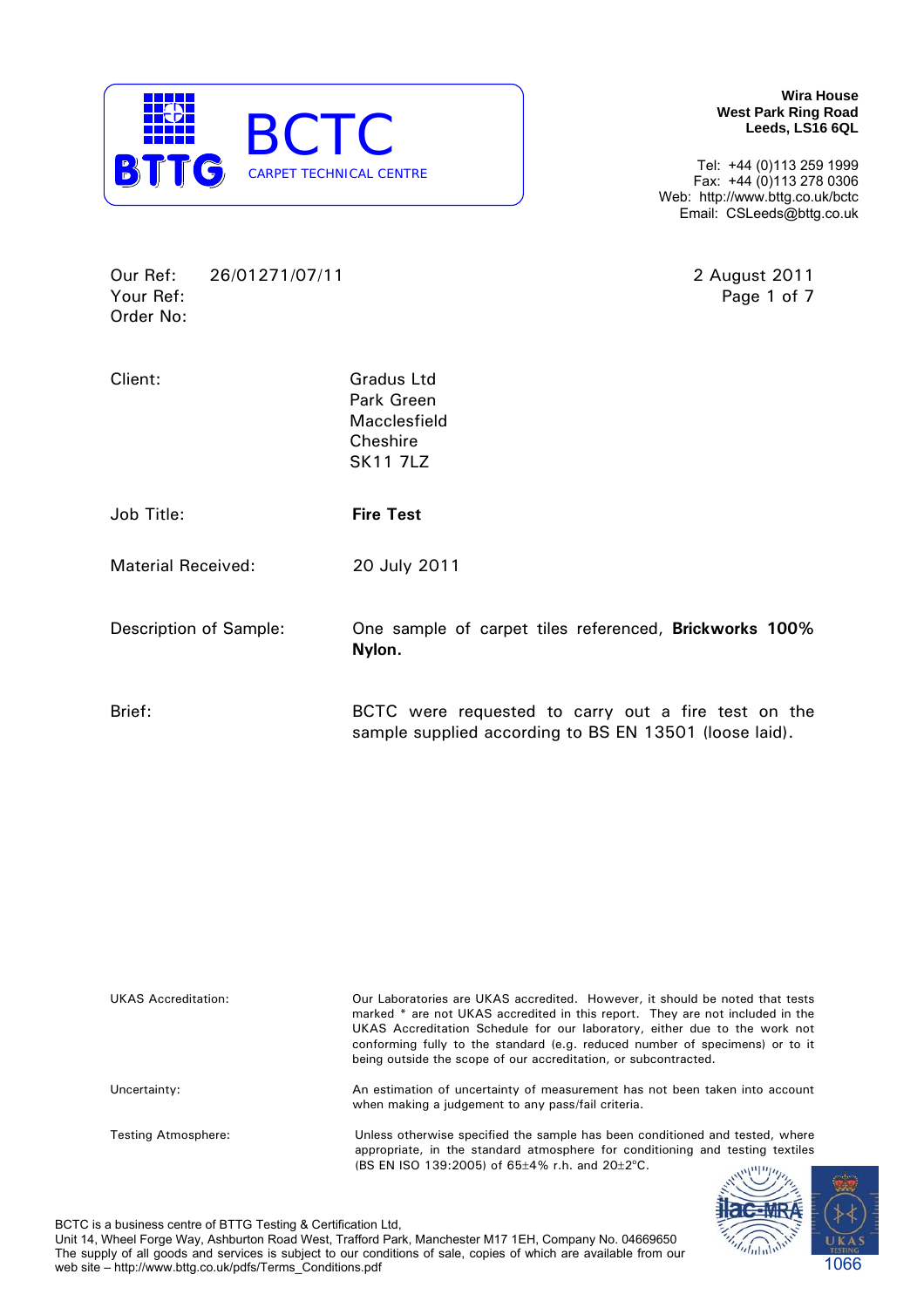

Date: 2 August 2011 Our Ref: 26/01271/07/11 Your Ref: Page 2 of 7

Gradus Ltd

# **FIRE TESTS ACCORDING TO BS EN ISO 11925-2:2002 Reaction to fire tests for building products – Part 2: Ignitability when subjected to direct impingement of flame**

**Date of Test: 02/08/11** 

# **Conditioning**

Test specimens and filter paper conditioned as described in BS EN 13238:2001.

# **Procedure**

The sample was tested in accordance with BS EN ISO 11925-2:2002.

Three specimens from each direction were tested in accordance with the above standard. Specified filter paper was placed beneath the specimen holder and replaced between tests.

The specimens were mounted vertically in the specimen holder so that one end and both sides were enclosed with the exposed end 30mm from the end of the frame. The burner was inclined at an angle of 45º. The flame height was set at 20 mm with the flame impinging on the specimen for 15 seconds on the centre line, 40 mm above the bottom edge.

A marker was placed 150 mm above the upper end of the burner and the time recorded when the flame tip reached the marker, if applicable. The following parameters were also recorded:-

- 1. If ignition occurs
- 2. Presence of flaming debris, if applicable
- 3. Ignition of the filter paper, if applicable

# **Duration of test**

For a flame application time of 15 seconds, the total test duration is 20 seconds after application of the flame.

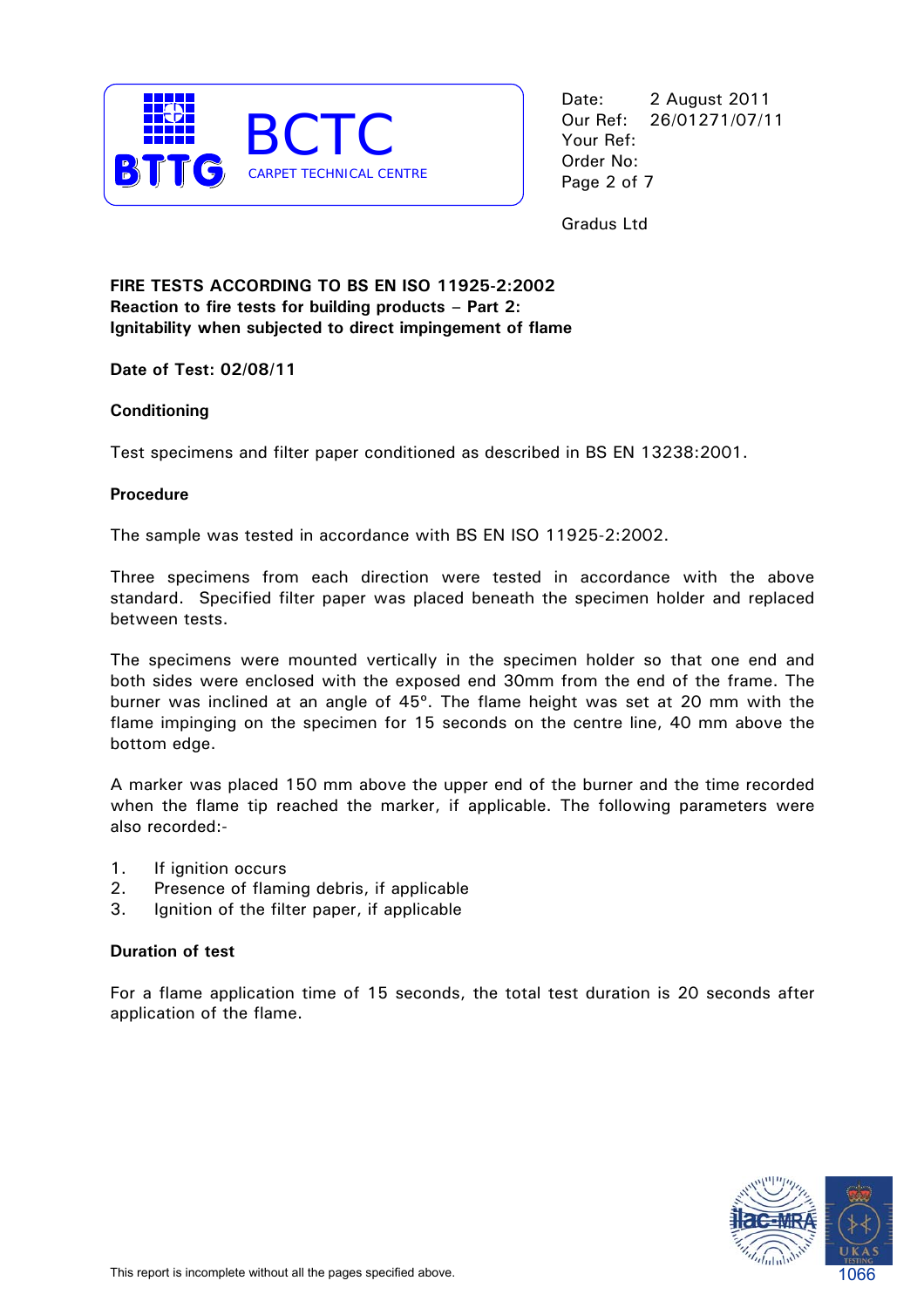

Date: 2 August 2011 Our Ref: 26/01271/07/11 Your Ref: Page 3 of 7

Gradus Ltd

# **Classification Criteria**

The samples were classified according to BS EN 13501-1:2002 Fire classification of Construction Products and Building Elements: Part 1 – Classification using Test Data from Reaction to Fire Tests, Table 1 – Classes of reaction to fire performance for construction products excluding floorings.

| <b>Flaming Classification</b>            |                                    |  |  |
|------------------------------------------|------------------------------------|--|--|
| Classification<br>Criteria (mean values) |                                    |  |  |
| Eв                                       | $Fs \leq 150$ mm within 20 seconds |  |  |
| Fer-                                     | None (No performance determined)   |  |  |

| Flaming droplets / particles classification |      |  |  |
|---------------------------------------------|------|--|--|
| Classification<br>Criteria                  |      |  |  |
| No classification                           | Pass |  |  |
| Fail (Ignition of paper)                    |      |  |  |

#### **Results**

|        | Ignition<br>(Yes or | Time of<br>flaming if | Tip of flame<br>reaches 150mm |           | Flaming droplets<br>Ignition of Filter | Classification |
|--------|---------------------|-----------------------|-------------------------------|-----------|----------------------------------------|----------------|
|        | No)                 | ignition              | Yes or                        | Time      | paper (Yes or No)                      |                |
|        |                     | occurs (s)            | No                            | taken (s) |                                        |                |
| Warp 1 | No                  | N/A                   | No                            | N/A       | No                                     | EFL            |
| Warp 2 | No                  | N/A                   | No                            | N/A       | <b>No</b>                              | EFL            |
| Warp 3 | No                  | N/A                   | No                            | N/A       | No                                     | EFL            |
| Weft 1 | No                  | N/A                   | No                            | N/A       | No                                     | EFL            |
| Weft 2 | No                  | N/A                   | No                            | N/A       | <b>No</b>                              | EFL            |
| Weft 3 | No                  | N/A                   | No                            | N/A       | No                                     | EFL            |
|        |                     |                       |                               |           |                                        |                |

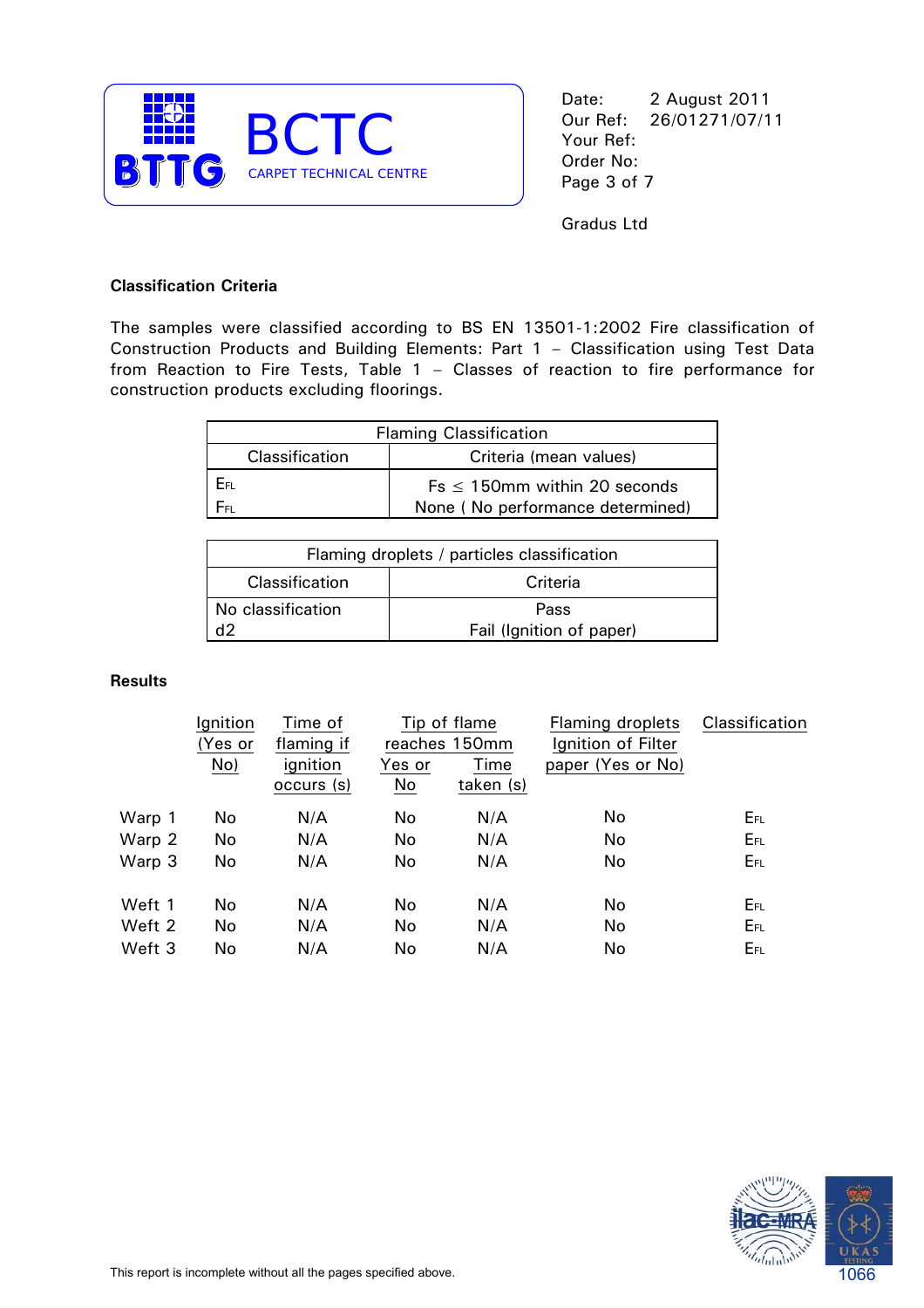

Date: 2 August 2011 Our Ref: 26/01271/07/11 Your Ref: Page 4 of 7

Gradus Ltd

### **FIRE TESTS ACCORDING TO BS EN ISO 9239-1:2002 Reaction to fire tests for Floorings - Part 1: Determination of the burning behaviour using a radiant heat source (ISO 9239-1:2002)**

**Date of Test: 02/08/11** 

### **Conditioning**

The specimens were conditioned in accordance with BS EN 13238:2001. The substrate used was a fibre cement board (ISO 390) with a thickness of  $(6 \pm 1)$ mm and a density of (1,800  $\pm$  200) Kg/m<sup>3</sup> representing the standard substrate of Class A1fl or A2fl.

#### **Procedure**

The test was carried out in accordance with BS EN ISO 9239-1. The sponsor sampled and cut the specimens to the dimensions stated.

Specimens were individually placed in the combustion chamber and allowed to preheat for two minutes under a radiant panel, which gives an imposed radiant flux ranging from approximately 11.0 kW/m<sup>2</sup> to 1.0 kW/m<sup>2</sup> along the specimen.

The pilot flame used was the line burner as described and was applied to the surface of the specimen for 10 minutes and then removed.

The flame front was measured at the end of the test or at 30 minutes if applicable.

Test termination was considered to be when the flame front self extinguished or at 30 minutes, which ever is the sooner.

The heat flux from the panel incident on the specimen when self extinguished or at 30 minutes (critical heat flux CHF or HF-30) was calculated from a prior calibration.

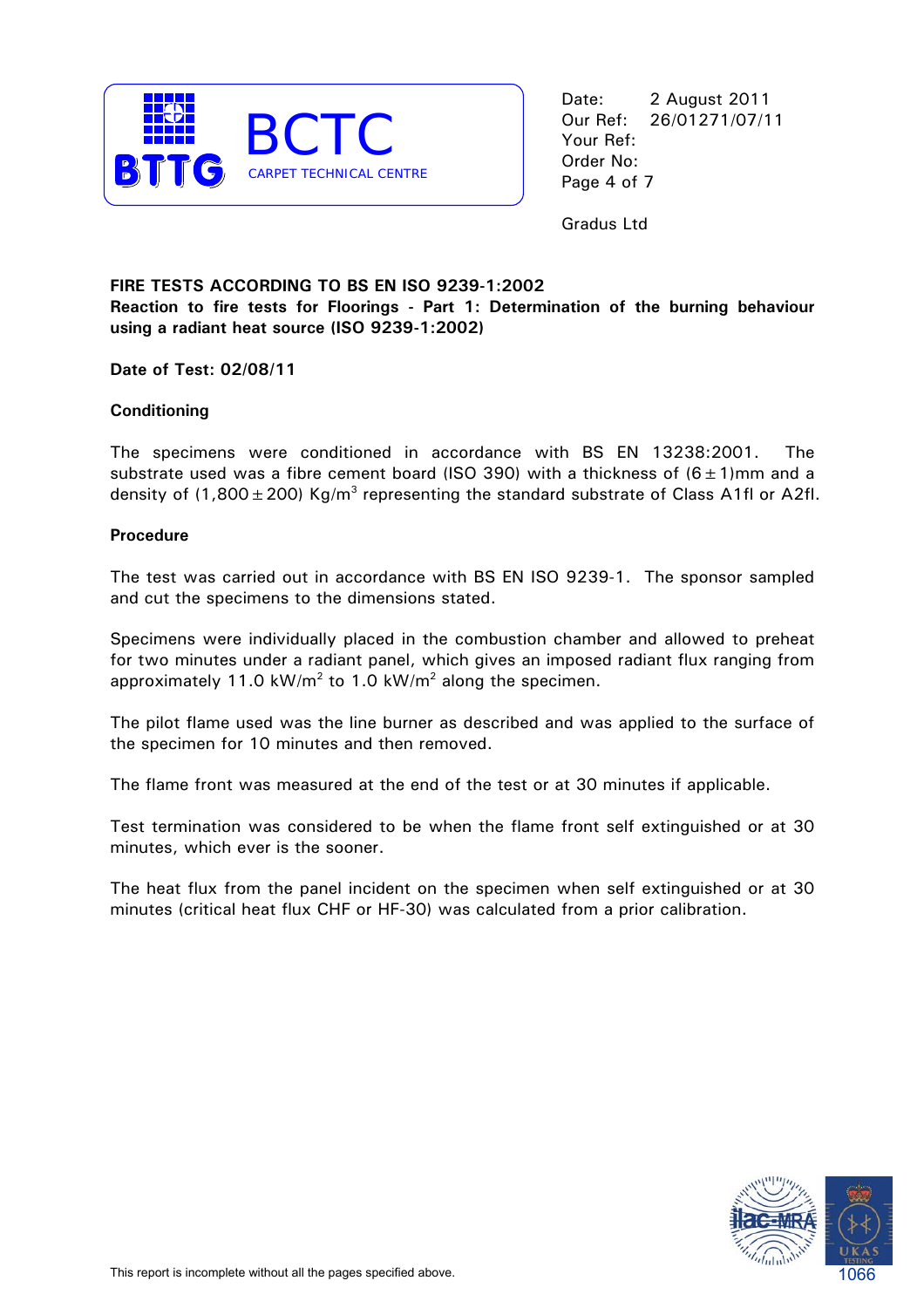

Date: 2 August 2011 Our Ref: 26/01271/07/11 Your Ref: Page 5 of 7

Gradus Ltd

# **Classification Criteria**

The samples were classified according to BS EN 13501-1:2002: Fire classification of Construction Products and Building Elements: Part 1: Classification using Test Data from Reaction to Fire Tests.

For floorings, including their surface coverings the classes are:

| Classification | Classification Criteria (mean values)<br>(kW/m2) |
|----------------|--------------------------------------------------|
| Bfl            | 8.0                                              |
| $C_{\rm fl}$   | 4.5                                              |
| $D_{\rm fl}$   | 3.0                                              |
|                | Smoke Production % x min                         |
| s1             | $\leq 750$                                       |
| s <sub>2</sub> | Not s1                                           |

When tested to BS EN ISO 11925-2:2002 the sample has to have a flame spread (Fs) of: Fs ≤ 150mm within 20 seconds (Class Efl).

#### **Results**

The test results relate to the behaviour of the test specimens of a material under the particular conditions of test; they are not intended to be the sole criterion for assessing the full potential fire hazard of the materials in use.

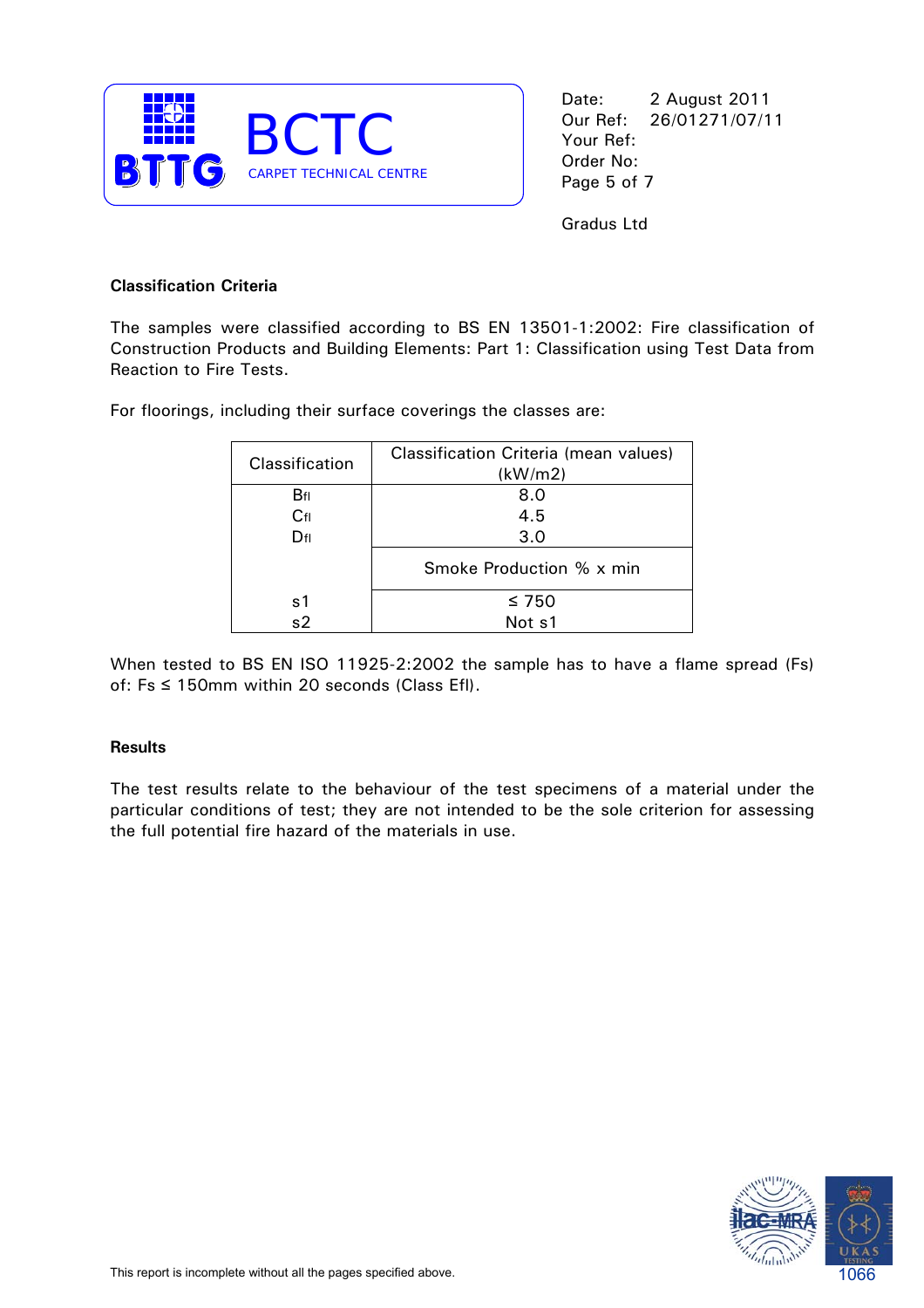

Date: 2 August 2011 Our Ref: 26/01271/07/11 Your Ref:

Gradus Ltd

# **Results (Continued)**

| Specimen               | Direction of |       | <b>Smoke Obscuration</b> | Maximum     | <b>Critical Heat</b> | Duration of   |
|------------------------|--------------|-------|--------------------------|-------------|----------------------|---------------|
| No.                    | specimen     | Max % | $% \times min$           | Flame front | Flux $(kW/m2)$       | Flaming (sec) |
|                        |              |       |                          | (mm)        |                      |               |
| 1                      | Machine      | 11    | 43                       | 132         | 10.4                 | 1080          |
| 2                      | Across       | 6     | 36                       | 120         | 10.6                 | 873           |
| 3                      | Machine      | 8     | 37                       | 150         | 10.0                 | 1451          |
| 4                      | Machine      | 10    | 36                       | 136         | 10.2                 | 900           |
| Mean of 3<br>specimens | Machine      | 9     | 39                       | 139         | 10.2                 | 1144          |

| <b>Distance</b> |       | Time for each specimen to burn (s) |      |     |
|-----------------|-------|------------------------------------|------|-----|
| Burnt (mm)      |       |                                    |      |     |
| 50              | 205   | 208                                | 206  | 204 |
| 100             | 480   | 481                                | 600  | 398 |
| 150             | $- -$ | --                                 | 1400 | --  |

#### **Note**

One specimen was initially tested in each direction and whichever direction gave the worst result a further two specimens were tested. Only the results of the 3 specimens in the same direction were used to calculate the mean results.

The specimens of floor covering were tested loose laid onto a 6mm fibre cement board as defined in BS EN 13238:2001.